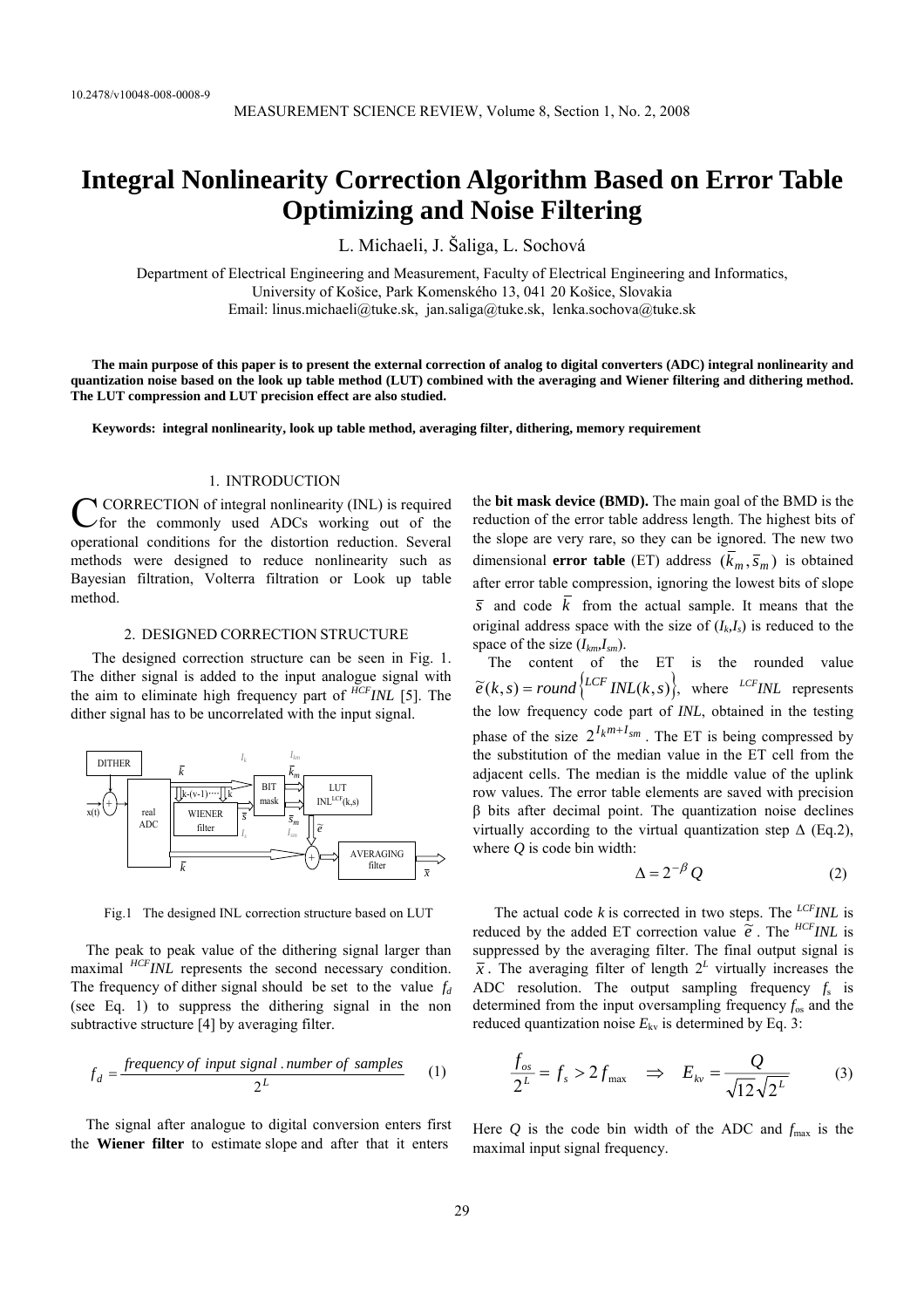## 3. EXPERIMENTAL RESULTS

The designed structure was studied by the computer simulation using real converter model represented by the ideal converter with superimposed low and high code frequency *INL*. The simulated representatives of the real ADCs were described by the maximal *INL* differences ∆*INL*max (*k*=0) along *s* axes and ∆*INL*max (*s*=10) along code *k* axes in the *INL* 

phase plane (first column Tab.1)*.* The Tab. 1 shows the simulation results in the percentage ENOB improvement, which were determined by the comparison to the non corrected signal from the ADC output. The second column of Tab.1 shows the ENOB improvement based on the ET. The third column shows the ENOB improvement of the whole correction structure.

|                                                                                                                 | correction  | correction efficiency         |
|-----------------------------------------------------------------------------------------------------------------|-------------|-------------------------------|
| INL(s,k)                                                                                                        | efficiency  | with LUT.                     |
|                                                                                                                 | with LUT    | Wiener filter (order 3),      |
|                                                                                                                 | considering | averaging filter (order 5)    |
|                                                                                                                 | only        | and dithering (amplitude2LSB) |
| $\{INL_1\}$ $\Delta INL_{\text{max}}$ $(k=0) \approx 30$ LSB, $\Delta INL_{\text{max}}$ $(s=10) \approx 11$ LSB | 32.1%       | 37.6 %                        |
| $\{INL_2\}$ $\Delta INL_{\text{max}}$ $(k=0) \approx 1$ LSB, $\Delta INL_{\text{max}}$ $(s=10) \approx 12$ LSB  | 34.6 %      | $39.1\%$                      |
| $\{INL_3\}$ $\Delta INL_{max}$ (k=0) $\cong$ 2 LSB, $\Delta INL_{max}$ (s=10) $\cong$ 13 LSB                    | $34.5\%$    | 39.4 %                        |
| $\{INL_4\}$ $\Delta INL_{max}$ $(k=0) \cong 8$ LSB, $\Delta INL_{max}$ $(s=10) \cong 48$ LSB                    | 38.6%       | 43.3 %                        |
| $\{INL_5\}$ $\Delta INL_{\text{max}}$ $(k=0) \approx 4$ LSB, $\Delta INL_{\text{max}}$ $(s=10) \approx 48$ LSB  | 38.7%       | 43.6 %                        |
| $\{INL_6\}$ $\Delta INL_{\text{max}}$ $(k=0) \approx 30$ LSB, $\Delta INL_{\text{max}}$ $(s=10) \approx 18$ LSB | 24.2 %      | 32.9 %                        |
| $\{INL_7\}$ $\Delta INL_{\text{max}}$ (k=0) $\approx$ 17 LSB, $\Delta INL_{\text{max}}$ (s=10) $\approx$ 12 LSB | 33.6 %      | 38.5 %                        |
| $\{INL_{11}\}\Delta INL_{\text{max}}(k=0) < 1$ LSB, $\Delta INL_{\text{max}}(s=10) < 1$ LSB                     | $6.9\%$     | $12.0\%$                      |
| $\{INL_{12}\}\Delta INL_{\text{max}}(k=0) < 1$ LSB, $\Delta INL_{\text{max}}(s=10) < 1$ LSB                     | $8.2\%$     | 13.6 %                        |
| $\{INL_{13}\}\Delta INL_{\text{max}}(k=0) \cong 2$ LSB, $\Delta INL_{\text{max}}(s=10) < 1$ LSB                 | 4.8%        | $9.8\%$                       |
| $\{INL_{14}\}\Delta INL_{\text{max}}(k=0) \approx 18$ LSB, $\Delta INL_{\text{max}}(s=10) < 1$ LSB              | $8.2\%$     | $13.7\%$                      |

Tab.1 The designed correction architecture results by applying certain condition

The experiments show that the increasing length of the averaging windows  $2^L$  (see Fig. 2 b)) and the increasing precision of the ET improve the accuracy of the measured

system (see Fig. 2 a)). The triangular wave dither signal with the appropriate frequency (Eq. 1) and amplitude 2 LSB were used for the correlation breaking among the samples.



Fig. 2 a) The effect of increasing precision of the error table by 0 to 3 bit (see legend) and b) the increasing amount of averages windows  $2<sup>2</sup>$ samples together with triangular wave dither with the amplitude 2 LSB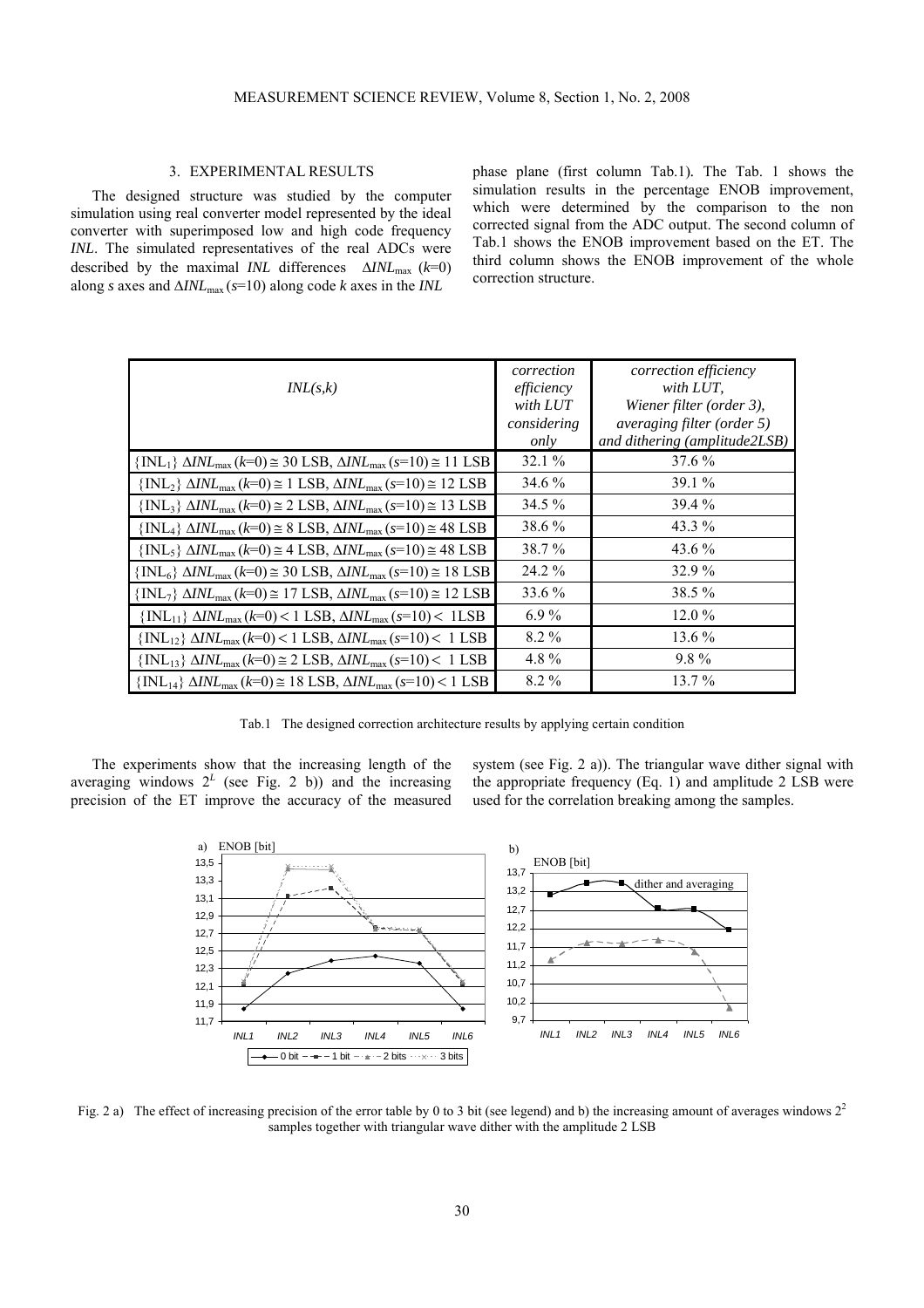The contribution of the slope calculated by the Wiener filter in the addressing depends on the INL shape. The influence of the ET address reduction on the ENOB is being studied for ADC with the particular  $INL<sub>1</sub>$  phase plane (Fig. 3) a)). As mentioned before, the error table is represented by the median value in the centre of the adjacent  $2<sup>k</sup>$  cells along code axes and  $2<sup>s</sup>$  cells along slope axes. Fig. 3 b) shows the ENOB after ET correction with precision after decimal point  $\beta = 2$  bit and averaging with  $2<sup>5</sup>$  long window of the ADC with original  $ENOB = 7.6$  bits.



Fig. 3 a) The two dimensional INL<sub>1</sub> and b) the results of a designed algorithm application on the error table compressed by  $2^k$  code cells and *2s* slope cells

The *INL* characteristic must meet certain conditions to be effective for dynamic correction by two dimensional ET. The simulations show that for the *INL* change in *s* axes  $\Delta INL_{max}(k=0) \leq 1$  *LSB* corresponding to the slope difference ∆*s*=20 the correction using code *k* is sufficient (Fig. 4, Tab. 1).



Fig. 4 The comparison of the slope according algorithm and non slope according algorithm

The simulation results were verified by experimental tests. The input limiter on the (Fig. 5 a) determines the final *INL* curve with *12 bit* ADC with neglected *INL*. The *INL* shape of the whole data acquisition block is shown in Fig. 5 b).